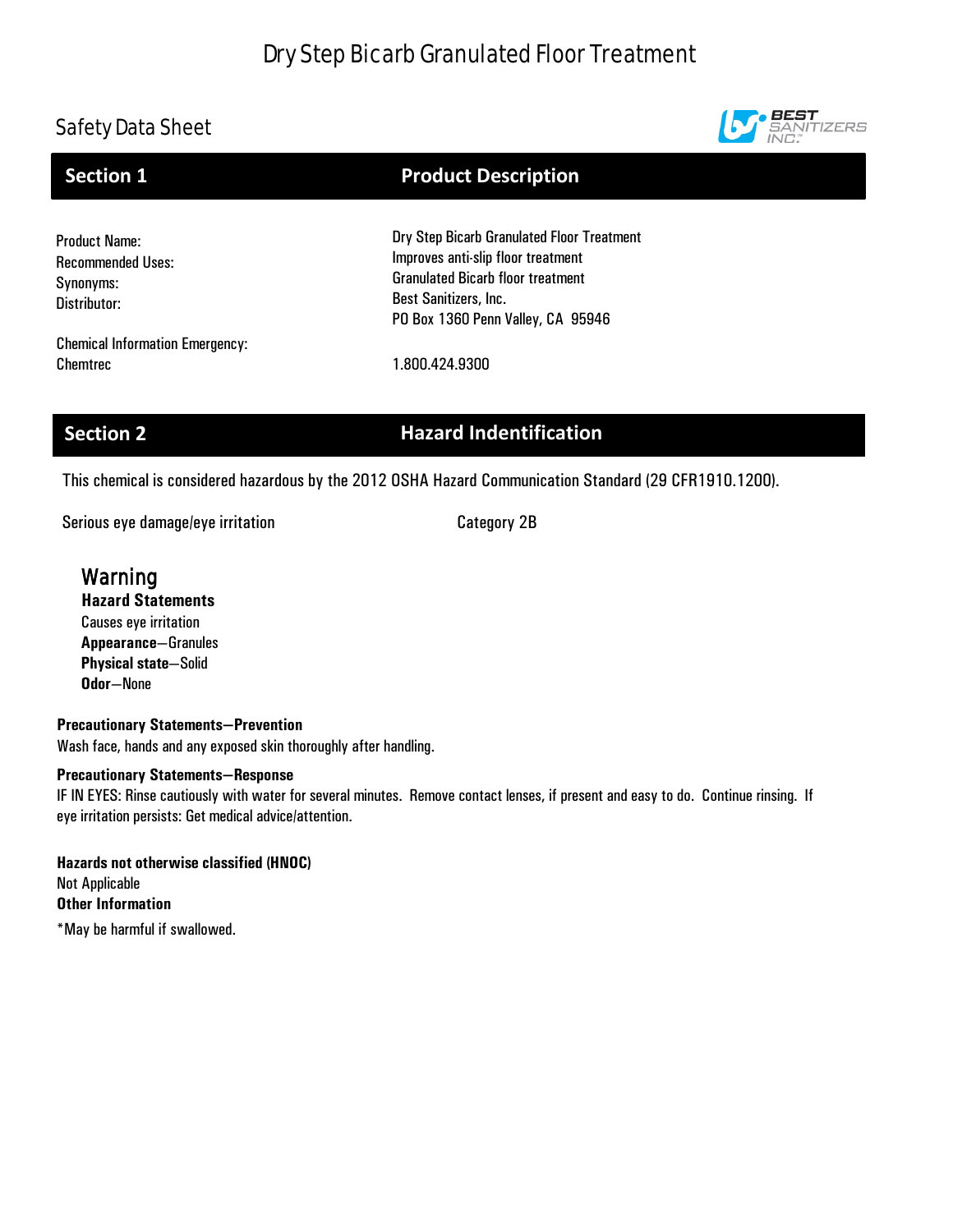| <b>Section 3</b>                             | <b>Composition/Information on Ingredients</b> |          |  |
|----------------------------------------------|-----------------------------------------------|----------|--|
| <b>Chemical Name</b>                         | <b>CAS No.</b>                                | Weight-% |  |
| Sodium bicarbonate                           | 144-55-8                                      | >99.5    |  |
| Tetradecyl dimethyl benzyl ammonium chloride | 139-08-2                                      | < 0.5    |  |
| <b>Trade Secret 1</b>                        | Proprietary                                   | < 0.007  |  |
| <b>Trade Secret 2</b>                        | Proprietary                                   | < 0.007  |  |

The exact percentage (concentration) of composition has been withheld as a trade secret.

# **Section 4 First Aid Measures**

| <b>First Aid Measures</b>                                   |                                                                                                                                                                                                                                   |
|-------------------------------------------------------------|-----------------------------------------------------------------------------------------------------------------------------------------------------------------------------------------------------------------------------------|
| <b>Eye Contact</b>                                          | Hold eye(s) open and rinse slowly and gently with water for 15-20 minutes. Remove<br>contact lenses, if present, after first 5 minutes, then continue rinsing eye(s). Get<br>medical advice/attention if eye irritation persists. |
| <b>Skin Contact</b>                                         | Wash off immediately with soap and plenty of water. Wash contaminated clothing and<br>shoes before reuse. Get medical attention if irritation develops and persists.                                                              |
| <b>Inhalation</b>                                           | Remove to fresh air. Administer oxygen if breathing is difficult. Call a physician immediately.                                                                                                                                   |
| Ingestion                                                   | Do NOT induce vomiting. Drink plenty of water. Never give anything by mouth to an<br>unconscious person. Call a physician immediately.                                                                                            |
| Most important symptoms and effects, both acute and delayed |                                                                                                                                                                                                                                   |
| <b>Symptoms</b>                                             | See Section 11 for symptom information.                                                                                                                                                                                           |
|                                                             | Indication of any immediate medical attention and special treatment needed                                                                                                                                                        |
| <b>Note to physicians</b>                                   | Treat symptomatically.                                                                                                                                                                                                            |

# **Section 5 Fire Fighting Measures**

## **Suitable Extinguishing Media**

| Dry Chemical, Water spray (fog), Carbon dioxide $(CO2)$ , Foam. |                                                                                |
|-----------------------------------------------------------------|--------------------------------------------------------------------------------|
| <b>Unsuitable extinguishing Media</b>                           |                                                                                |
| No Information available.                                       |                                                                                |
| Specific hazards arising from the chemical                      |                                                                                |
| No Information available.                                       |                                                                                |
| <b>Hazardous combustion products</b>                            | Carbon Monoxide. Carbon dioxide $(CO_2)$ . Nitrogen oxides (NO <sub>x</sub> ). |
| <b>Explosion Data</b>                                           |                                                                                |
| <b>Sensitivity to Mechanical Impact</b>                         | None                                                                           |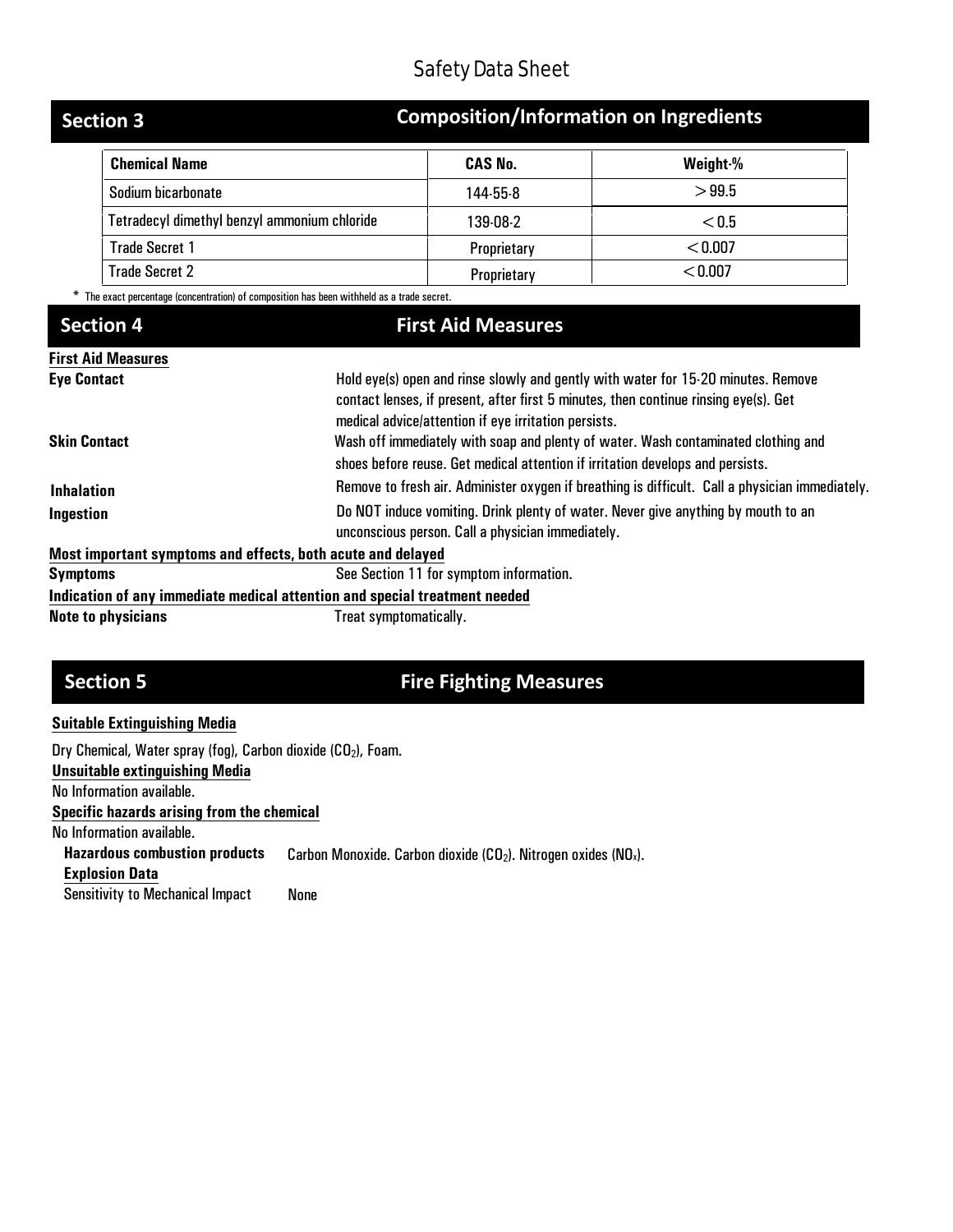## Sensitivity to Static Discharge Mone

## **Protective Equipment and precautions for Firefighters**

As in any fire, wear self-contained breathing apparatus pressure-demand, MSHA/NIOSH (approved or equivalent) and full protective gear. Cool containers with flooding quantities of water until well after fire is out.

| <b>Section 6</b>                                            | <b>Accidental Release Measures</b>                                                                               |
|-------------------------------------------------------------|------------------------------------------------------------------------------------------------------------------|
|                                                             | <b>Personal Precautions, Protective Equipment and Emergency Procedures</b>                                       |
| <b>Personal Precautions</b>                                 | Use personal protection recommended in Section 8. Ensure adequate ventilation, especially in<br>confined areas.  |
| For emergency responders                                    | Isolate area. Keep unnecessary personnel away.                                                                   |
| <b>Environment Precautions</b>                              |                                                                                                                  |
| <b>Environmental Precautions</b>                            | See Section 12 for additional ecological information. Prevent entry into waterways, sewers, or confined areas.   |
| <b>Methods and Material for Containment and Cleaning up</b> |                                                                                                                  |
| <b>Methods for containment</b>                              | Prevent further leakage or spillage if safe to do so.                                                            |
| <b>Methods for Cleaning up</b>                              | Sweep up and shovel into suitable containers for disposal. Following product recovery, flush area<br>with water. |

# **Section 7 Handling and Storage**

## **Precautions for safe handling**

Advice on safe handling Use personal protection recommended in Section 8. Avoid contact with skin, eyes orclothing. Use only in well-ventilated areas. Avoid breathing vapors or mists. Wash thoroughly after handling. Handle in accordance with good industrial hygiene and safety practice.

### **Conditions for safe storage, including any incompatibilities**

| <b>Storage Conditions</b> | Keep Containers tightly closed in a dry, cool and well-ventilated place. Do not allow water |
|---------------------------|---------------------------------------------------------------------------------------------|
|                           | to get into container.                                                                      |
| Incompatible materials    | Acids.                                                                                      |

# **Section 8 22 Protection Information**

## **Exposure Guidelines**

This product, as supplied, does not contain any hazardous materials with occupational exposure limits established by the region specific regulatory bodies.

## **Appropriate Engineering Controls**

| <b>Engineering Controls</b><br>Showers, eyewash stations, ventilation system. |  |
|-------------------------------------------------------------------------------|--|
|-------------------------------------------------------------------------------|--|

## **Individual Protection Measures, such as personal protective equipment**

| Eye/Face protection      | Tight sealing safety goggles.                                                                                                                                                                                                                                                                                                    |
|--------------------------|----------------------------------------------------------------------------------------------------------------------------------------------------------------------------------------------------------------------------------------------------------------------------------------------------------------------------------|
| Skin and body protection | Wear protective Neoprene™ gloves. Rubber gloves. Normal work clothing (long sleeved shirt and long<br>pants) is recommended.                                                                                                                                                                                                     |
| Respiratory protection   | If exposure limits are exceeded or irritation is experienced, NIOSH/MSHA approved respiratory<br>protection should be worn. Positive-pressure supplied air respirators may be required for high airborne<br>contaminant concentrations. Respiratory protection must be provided in accordance with current local<br>regulations. |
| <b>General Hygiene</b>   | Wash face, hands and any exposed skin thoroughly after handling. Wash contaminated                                                                                                                                                                                                                                               |
| <b>Considerations</b>    | clothing and shoes before reuse. Do not Eat, Drink or Smoke when using this product.                                                                                                                                                                                                                                             |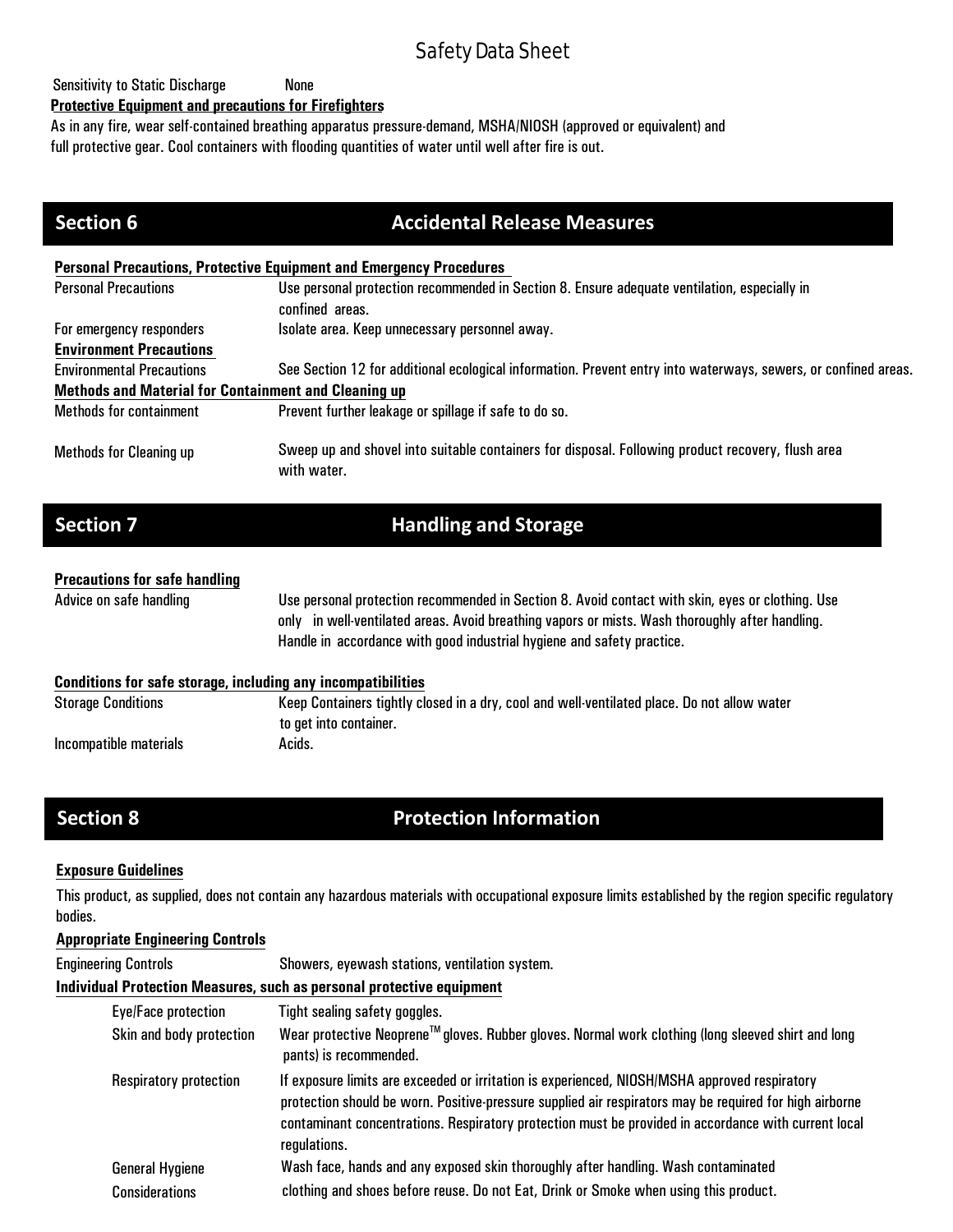# **Section 9 Physical and Chemical Properties**

## **Information on basic physical and chemical properties**

| Formula:                            | See Section 3                   |                          | <b>Physical State:</b> | <b>Solid</b>          |
|-------------------------------------|---------------------------------|--------------------------|------------------------|-----------------------|
| Odor:                               | <b>None</b>                     |                          | Appearance:            | <b>Granules</b>       |
| <b>Odor Threshold:</b>              | <b>No Information Available</b> |                          | Color:                 | White                 |
| <b>Property</b>                     |                                 | <b>Values</b>            |                        | <b>Remarks-Method</b> |
| pH                                  |                                 | 8                        |                        | (2% solution)         |
| <b>Melting Point/Freezing Point</b> |                                 | No information available |                        |                       |
| <b>Boiling Point/Boiling Range</b>  |                                 | No information available |                        |                       |
| <b>Flash Point</b>                  |                                 | No information available |                        |                       |
| <b>Evaporation rate</b>             |                                 | No information available |                        |                       |
| Flammability (solid, gas)           |                                 | No information available |                        |                       |
| <b>Flammability Limit in Air</b>    |                                 |                          |                        |                       |
| <b>Upper flammability limit:</b>    |                                 | No information available |                        |                       |
| Lower flammability limit:           |                                 | No information available |                        |                       |
| Vapor pressure:                     |                                 | No information available |                        |                       |
| Vapor density:                      |                                 | No information available |                        |                       |
| <b>Bulk density</b>                 |                                 | $1.1$ g/cc               |                        |                       |
| <b>Water solubility</b>             |                                 | Soluble in Water         |                        |                       |
| <b>Partition coefficient</b>        |                                 | No information available |                        |                       |
| <b>Autoignition temperature</b>     |                                 | No information available |                        |                       |
| <b>Decomposition temperature</b>    |                                 | No information available |                        |                       |
| Kinematic viscosity                 |                                 | No information available |                        |                       |
| Dynamic viscosity                   |                                 | No information available |                        |                       |
| <b>Explosive properties</b>         |                                 | No information available |                        |                       |
| <b>Oxidizing properties</b>         |                                 | No information available |                        |                       |

# **Section 10 Stability and Reactivity Data**

## **Reactivity**

No Data available.

**Chemical Stability**

Stable under recommended storage conditions. **Possibility of Hazardous Reactions**  None under normal processing. **Conditions to avoid**

None known.

**Incompatible materials**

Acids.

**Hazardous Decomposition Products** Carbon Monoxide. Carbon dioxide (CO<sub>2</sub>). Nitrogen oxides (NO<sub>x</sub>).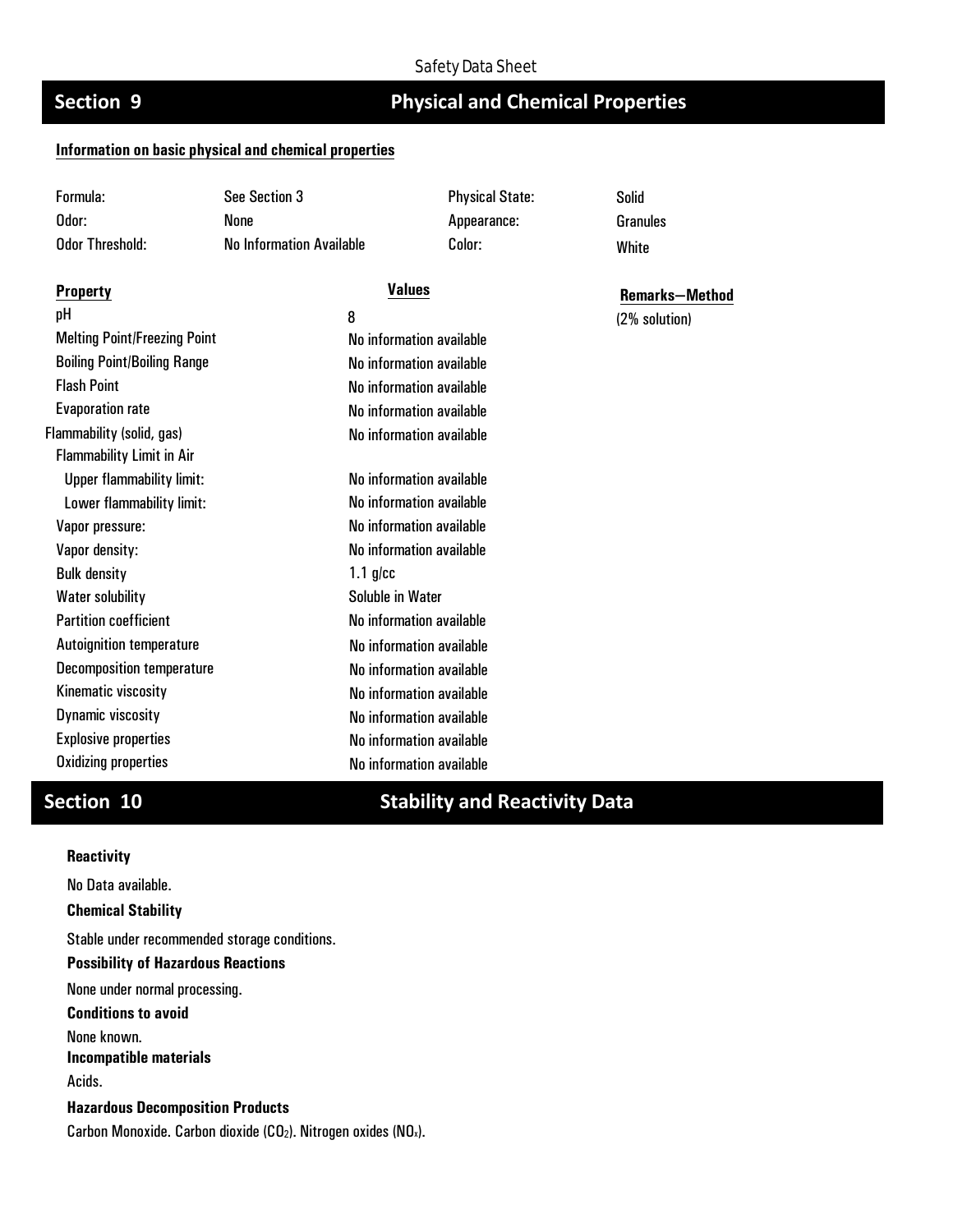| Section 11                                                                                 | <b>Toxicity Data</b>                                                                      |                                                                                      |                    |                        |
|--------------------------------------------------------------------------------------------|-------------------------------------------------------------------------------------------|--------------------------------------------------------------------------------------|--------------------|------------------------|
| Information on likely routes if exposure                                                   |                                                                                           |                                                                                      |                    |                        |
| <b>Product Information</b>                                                                 |                                                                                           |                                                                                      |                    |                        |
| Inhalation                                                                                 |                                                                                           | Inhalation of dust in high concentration may cause irritation of respiratory system. |                    |                        |
| <b>Eye Contact</b>                                                                         |                                                                                           | Irritating to eyes.                                                                  |                    |                        |
| <b>Skin Contact</b>                                                                        |                                                                                           | Prolonged contact may cause irritation.                                              |                    |                        |
| Ingestion                                                                                  |                                                                                           | Harmful if swallowed. Aspiration may cause pulmonary edema and pneumonitis.          |                    |                        |
| <b>Chemical Name</b>                                                                       |                                                                                           | Oral LD50                                                                            | <b>Dermal LD50</b> | <b>Inhalation LC50</b> |
| Sodium bicarbonate 144-55-8                                                                |                                                                                           | $= 4220$ mg/kg (Rat)                                                                 |                    |                        |
| <b>Trade Secret 2</b>                                                                      |                                                                                           | $= 400$ mg/kg (Rat)                                                                  |                    |                        |
| Information on toxicological effects                                                       |                                                                                           |                                                                                      |                    |                        |
| Symptoms                                                                                   |                                                                                           | <b>No Information Available</b>                                                      |                    |                        |
| Delayed and immediate effects as well as chronic effects from short and long-term exposure |                                                                                           |                                                                                      |                    |                        |
| <b>Sensitization</b>                                                                       |                                                                                           | <b>No Information Available</b>                                                      |                    |                        |
| Germ cell mutagenicity                                                                     | <b>No Information Available</b>                                                           |                                                                                      |                    |                        |
| Carcinogenicity                                                                            | This product does not contain any carcinogens or potential carcinogens as listed by OSHA, |                                                                                      |                    |                        |
|                                                                                            |                                                                                           | <b>IARC or NTP.</b>                                                                  |                    |                        |
| Reproductive toxicity                                                                      |                                                                                           | No Information Available                                                             |                    |                        |
| STOT single exposure                                                                       | <b>No Information Available</b>                                                           |                                                                                      |                    |                        |
| STOT repeated exposure                                                                     | <b>No Information Available</b>                                                           |                                                                                      |                    |                        |
| <b>Aspiration hazard</b>                                                                   | <b>No Information Available</b>                                                           |                                                                                      |                    |                        |
| Numerical measures of toxicity -Product Information                                        |                                                                                           |                                                                                      |                    |                        |
| <b>Unknown Acute Toxicity</b>                                                              |                                                                                           | 0% of the mixture consists of ingredient(s) of unknown toxicity.                     |                    |                        |
| NThe following values are calculated based on chapter 3.1 of the GHS document              |                                                                                           |                                                                                      |                    |                        |
| Oral LD50                                                                                  | 4228.00 mg/kg                                                                             |                                                                                      |                    |                        |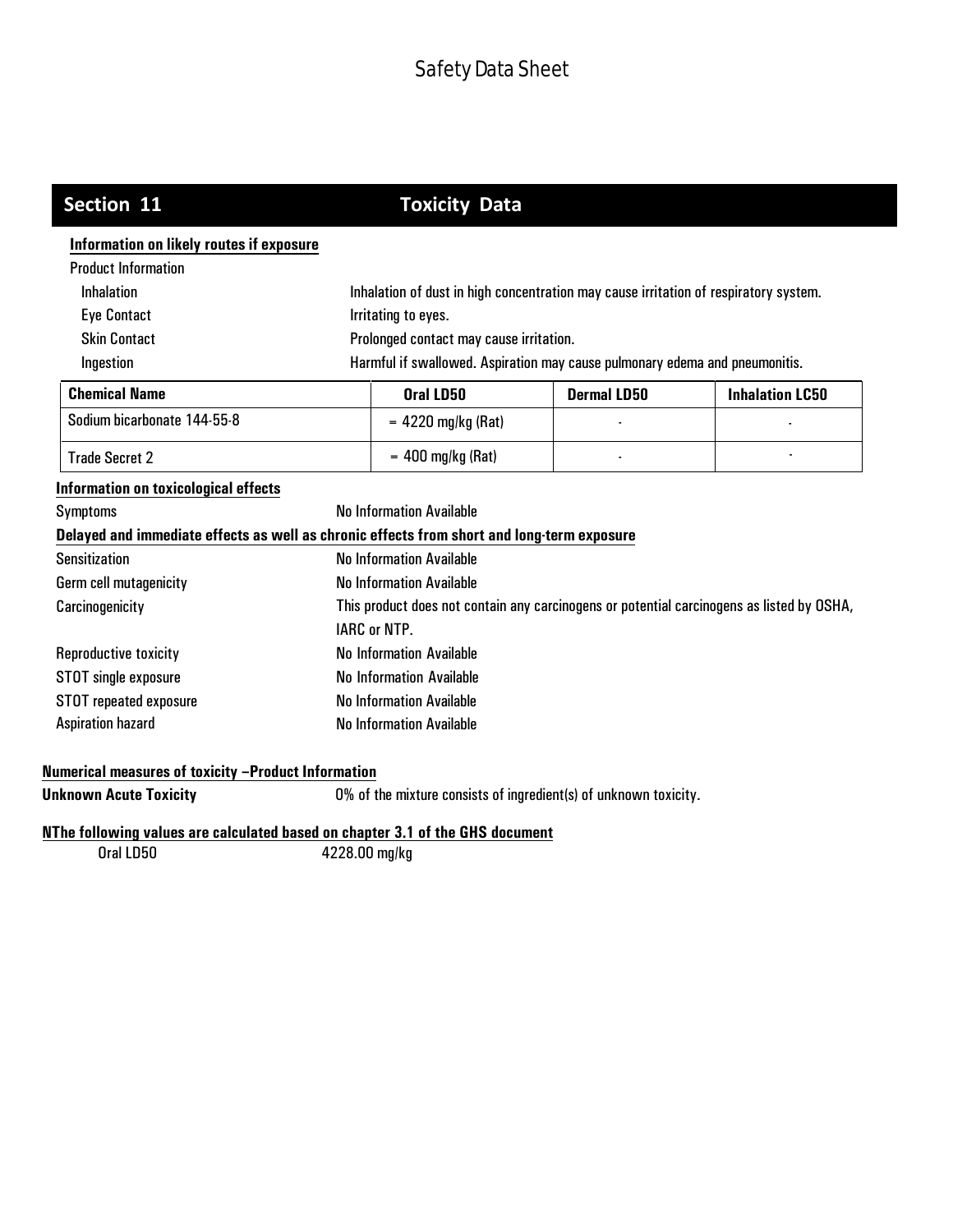# **Section 12**

# **Section 12 Ecological Data**

0.2% of the mixture consists of component(s) of unknown hazards to the aquatic environment.

| <b>Chemical Name</b> | <b>Algae/Aquatic Plants</b> | <b>Fish</b>                  | <b>Crustacea</b>         |
|----------------------|-----------------------------|------------------------------|--------------------------|
| Sodium bicarbonate   | 650: 120h Nitschia linearis | 8250-9000: 96 h Lepomis      | 2350: 48 h Daphnia magna |
| 144-55-8             | mg/L EC50                   | macrochirus mg/L LC50 static | $mg/L$ EC50              |

## **Persistence and Degradability**

No Information Available **Bioaccumulation** No Information Available **Mobility** Soluble in water **Other adverse effects** No information available

# **Section 13 Disposal Information**

| Waste treatment methods       |                                                                                                     |
|-------------------------------|-----------------------------------------------------------------------------------------------------|
| Disposal of wastes            | Disposal should be in accordance with applicable regional, national and local laws and regulations. |
|                               |                                                                                                     |
| <b>Contaminated packaging</b> | Dispose of in accordance with federal, state and local regulations.                                 |

# **Section 14 Transport Information**

**Not Regulated by US DOT**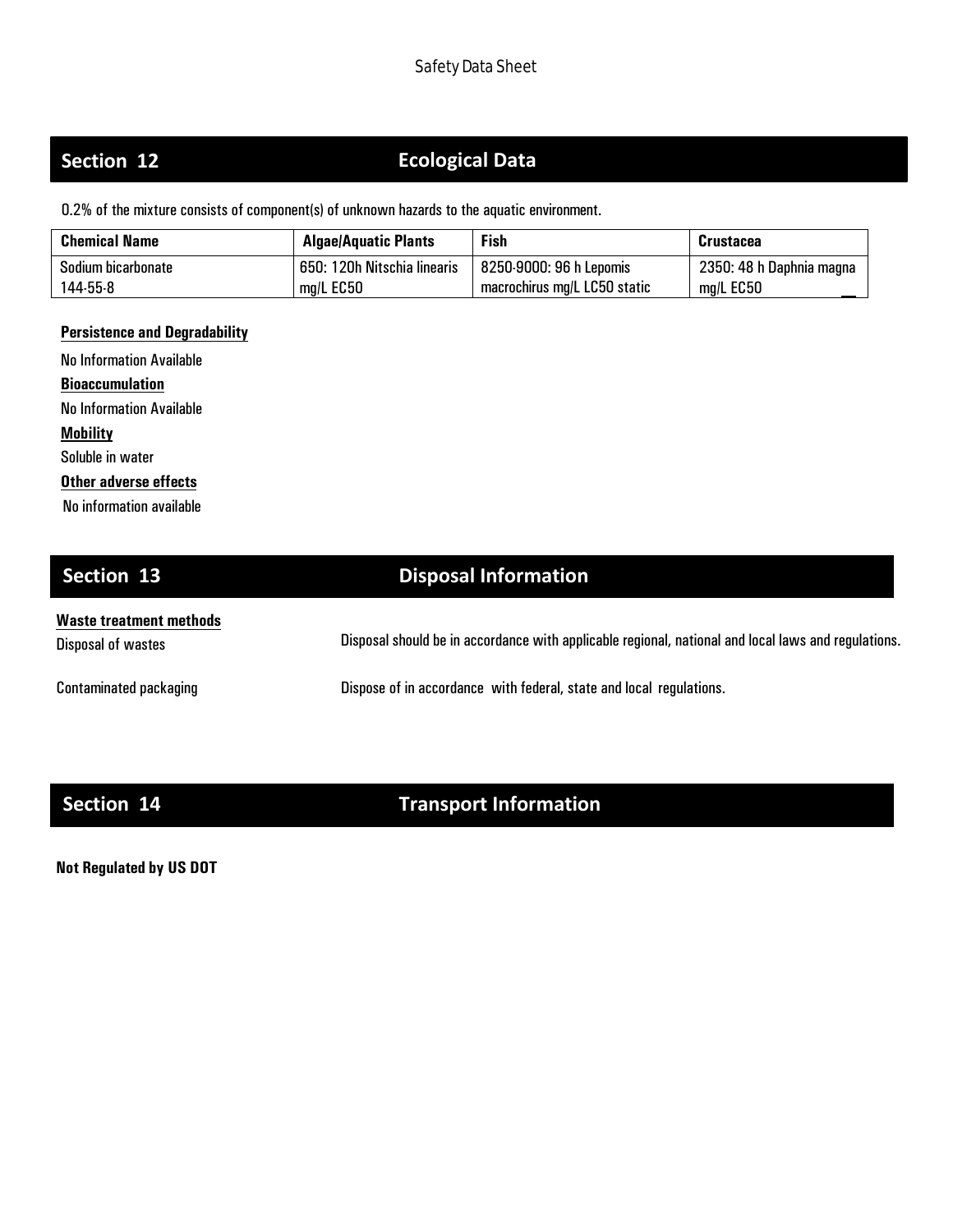# **Section 15 Regulatory Information**

| <b>International Inventories</b>                                               |                                                                                                                        |
|--------------------------------------------------------------------------------|------------------------------------------------------------------------------------------------------------------------|
| <b>TSCA</b>                                                                    | <b>Complies</b>                                                                                                        |
| <b>DSL/NDSL</b>                                                                | <b>Complies</b>                                                                                                        |
| <b>EINECS/ELINCS</b>                                                           | <b>Complies</b>                                                                                                        |
| Legend:                                                                        |                                                                                                                        |
| <b>TSCA-United States Toxic Substances Control Act Section 8(b) Inventory</b>  |                                                                                                                        |
| <b>DSL/NDSL-Canadian Domestic Substances List/Non-Domestic Substances List</b> |                                                                                                                        |
|                                                                                | <b>EINECS/ELINCS</b> —European Inventory of Existing Chemical Substances/European List of Notified Chemical Substances |

## **US Federal Regulations**

## **SARA 313**

Section 313 of Title III of the Superfund Amendments and Reauthorization of 1986 (SARA). This product does not contain any chemicals which are subject to the reporting requirements of the Act and Title 40 of the Code of Federal Regulations, Part 372.

## **SARA 311/312 Hazard Categories**

| Acute health hazard               | Yes |
|-----------------------------------|-----|
| <b>Chronic Health Hazard</b>      | Nn  |
| <b>Fire Hazard</b>                | Nο  |
| Sudden release of pressure hazard | Nn  |
| <b>Reactive Hazard</b>            | Nn  |

### **CWA (Clean Water Act)**

This product contains the following substances which are regulated pollutants pursuant to the Clean Water Act (40 CFR 122.21 and 40 CFR 122.42).

## **CERCLA**

This material, as supplied, does not contain any substance regulated as a hazardous substance under the Comprehensive Environment Response Compensation and Liability Act (CERCLS) (40 CFR 302) or the Superfund Amendments and Reauthorization Act (SARA) (40CFR 355). There may be specific reporting requirements at the local, regional or state level pertaining to releases of this material.

## **US State Regulations**

## **California Proposition 65**

This product does not contain any Proposition 65 chemicals.

### **U.S. State Right-to-Know Regulations**

This product does not contain any substance regulated by the state right-to-know regulations.